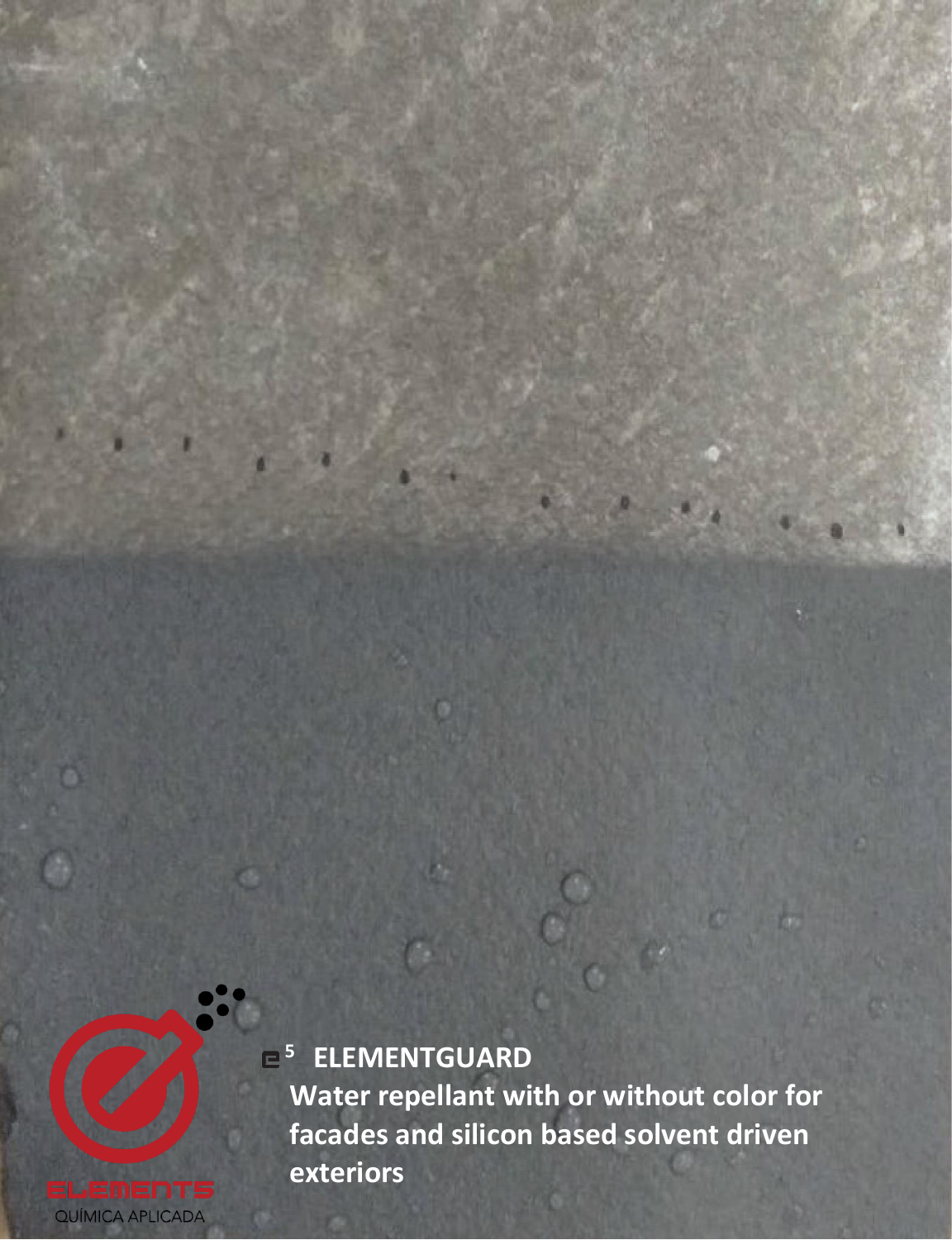**Description**

**e <sup>5</sup> ELEMENTGUARD** is a water repellent. It is pigmented with a solvent driven silicon base. It offers great water-repellency, avoiding water penetration in porous or exterior surfaces.

Pigmented with a preferred chosen color, it improves the final appearance of a somewhat deteriorated surface. **e <sup>5</sup> ELEMENTGUARD** is also produced without color for application on surfaces that require maintaining their original appearance.

### **Benefits**

It does not require dilution with any substance, as it is a mono component product. Its application is simple and it is packaged ready to use. It stops capillary water absorption on walls made with absorbent material such as concrete. It does not form films and it rejects water due to its surface tension, allowing the element to breathe, eliminating inner humidity due to condensation. It protects surfaces by not allowing mold formation. It does not allow efflorescence or the adherence of dust or dirt.

With all these benefits, maintenance costs are reduced. The useful life of materials and elements, where it is applied, is increased. It can be pigmented.

 **Principal applications**

**e <sup>5</sup> ELEMENTGUARD** can be used for the following elements:

- Mineral based mortars or concretes for vertical or horizontal surfaces
- Fibercement or prefab elements
- **Marine decks and bridges**

Calcareous rocks, marble, other petrous materials and even ceramic shingles without enamel

## **Technical information**

| <b>Physical properties</b> |                                |
|----------------------------|--------------------------------|
| Appearance                 | Pigmented or colorless liquid  |
| Density (g/mL)             | $0.700 - 0.800$ kg/L at 20 °C  |
| Chemical base              | Solvent driven silicone resins |
| Flash point                | 43 $\degree$ C                 |

#### **Presentation**

19 L pails

200 L drums

If your project´s volume requires it, delivery can be made in bulk.

Useful life: one year, from date of manufacture, in its original container

Keep it well closed, in a dry and cool place, without exposure to direct sunlight and in the range of  $5^{\circ}$ C to  $30^{\circ}$ C.

## **Recommendations**

Field tests are recommended to determine amount required per square meter to achieve saturation. The volume required depends on the substrate, its porosity and absorption.

2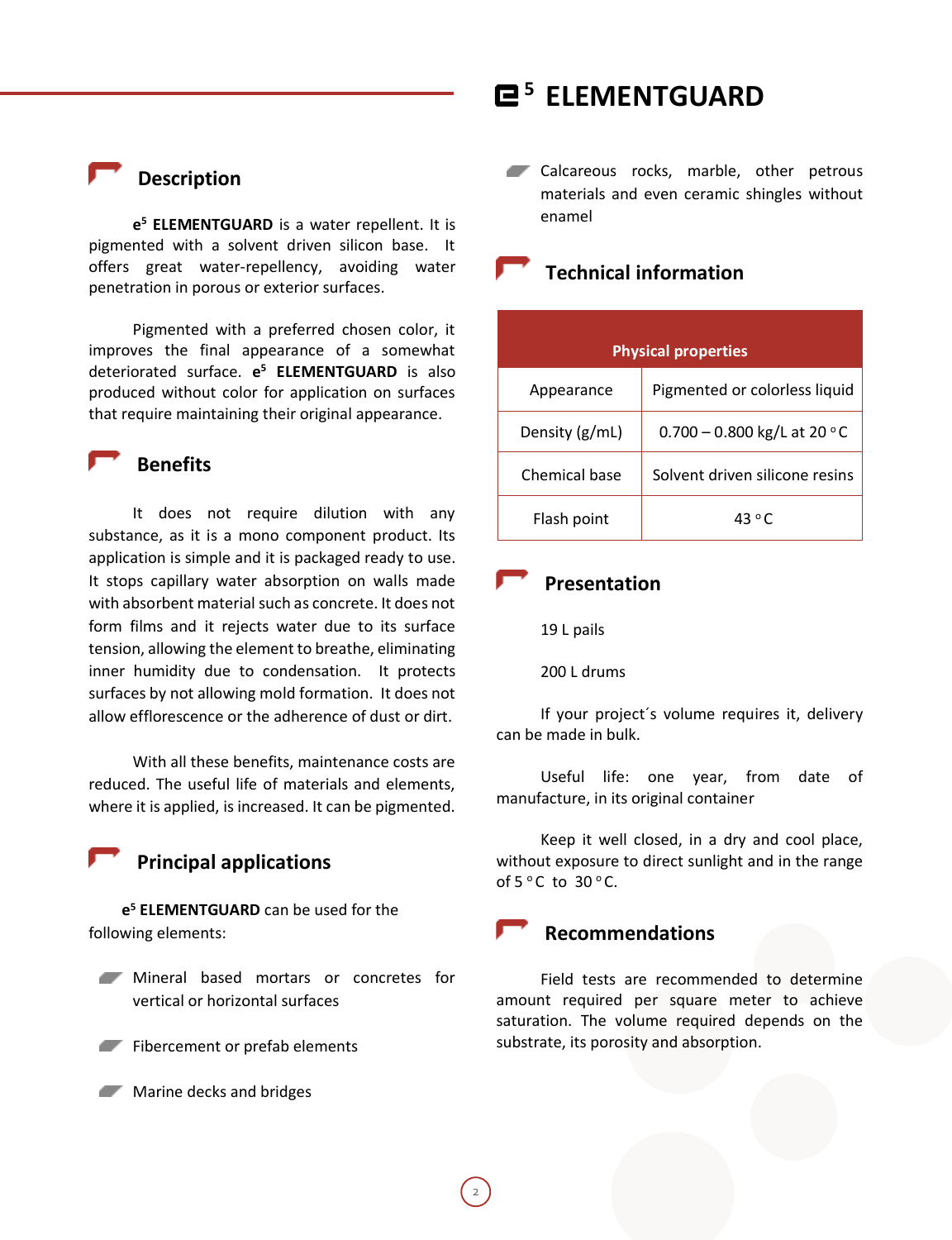The substrate must be sound and preferably dry, clean and free of dust, paint, oil, stains, efflorescence, mortar and/or barnish. If the walls are painted, make sure the paint is well adhered. Prepare surface with a stiff bristle brush and then air blast to remove any residues.

Seal all cracks, with widths greater than 0.3 mm, by applying **e <sup>5</sup> FLEXY JOINT** and allowing it to cure before applying **e <sup>5</sup> ELEMENTGUARD**.

No acid, alkali or surfactant cleaners should be used in cleaning the concrete surface. If the concrete is new, wait 28 days before cleaning.

The product is designed to be applied with an air gun to allow a fine stream that will favor penetration. However, it can be applied with a roller or brush, avoiding dribbling of the product. It must be applied from the top down when the element is vertical, saturating the surface, by applying across. Apply a second hand, once the first has dried. This will vary according to weather conditions.



#### **Care and cautions**

**e <sup>5</sup> ELEMENTGUARD** is a flammable product, hence adequate ventilation must be provided in the application area. Do not smoke or apply the product near flames, sparks or heat sources.

The product must be tightly closed once the container has been opened.

## **Yield**

The following information can be used as a reference for yield. This will depend on the following elements, although it is important to perform preliminary tests for greater certainty.

Mortars and cement bricks: approximately 0.500 to 1 L per  $m^2$ , for 2 hand applications.

Concrete or porous surfaces: approx. 0.500 to 0.700  $L/m^2$ , for 2 hand applications.

It is necessary to apply at least two hands.